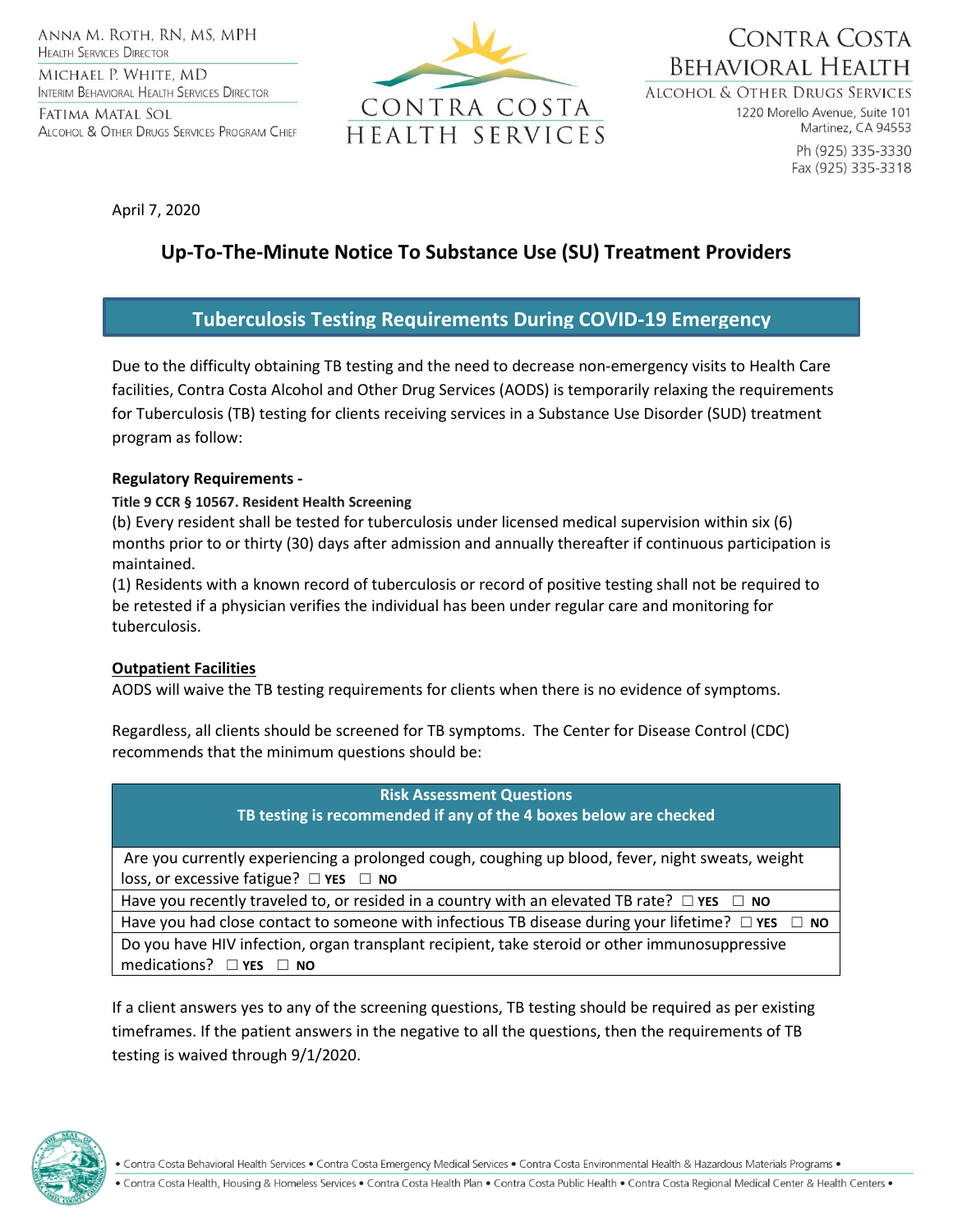| Preguntas para Determinar el Nivel de Riesgo                                                                                                                                         |
|--------------------------------------------------------------------------------------------------------------------------------------------------------------------------------------|
| El Departmamento de la Salud recomienda un éxamen para detectar Tuberculosis si ústed<br>responde que SI a las preguntas del siguiente cuestionario                                  |
|                                                                                                                                                                                      |
| Está ústed padeciendo de una tós prolongada, há tosido sangre, há tenido fiebre, sudores<br>noctúrnos, há sufrido pérdida de peso ó fatiga en excéso?<br>$\Box$ SI $\Box$ NO         |
| Há viajado reciéntemente ó vivído en un país con una tasa elevada de tuberculosis? $\square$<br>$SI \perp NO$                                                                        |
| Há tenido contacto con alguien infectado con Tuberculosis during toda su vida? $\square$ SI<br>$\Box$ No                                                                             |
| Tiene ústed una infección the Virus de Inmuno Deficiencia (VID), ha recibído algún transplante de<br>organos, ó toma esteroides ú otros medicamentos que suprimen su sistema inmune? |
|                                                                                                                                                                                      |

#### **SUD Treatment Facilities**

*Residential* providers should continue to adhere to Title 9 of the California Code of Regulations (CCR), Section 10567; however, due to the significant impact posed by COVID-19 to Contra Costa Health Services medical resources which are now positioned to respond to this unprecedented public health crisis, obtaining a TB test is temporarily not considered a priority medical need and in fact, it counteract other strategies intended to mitigate risk and exposure to prevent transmission of COVID-19 to staff and clients. As a result, Dr. Ori Tzvieli, Deputy Health Officer, for Contra Costa County has issued a *Questionnaire-Based Temporary Waiver from TB Testing*, which shall be placed in the chart of each client admitted into SUD residential and Outpatient treatment who meet the requirements for TB testing during this period of time. The *Questionnaire-Based Temporary Waiver from TB Testing* Form is attached to this **Up-To-The-Minute Notice to SUD Providers.**

#### **DOCUMENTATION**

Although the Department of Health Care Services (DHCS) has assured counties that during this COVID-19 period of time they will soften requirements, AODS wants to offer as much guidance to help us all prevent disallowances.

1) The answered *Questionnaire-Based Temporary Waiver from TB Testing* Form should be documented in the patient's record or chart.

**AND**

2) Please include the following statement in the Treatment Plan if the beneficiary is not able to provide a recent TB Test.



. Contra Costa Behavioral Health Services . Contra Costa Emergency Medical Services . Contra Costa Environmental Health & Hazardous Materials Programs .